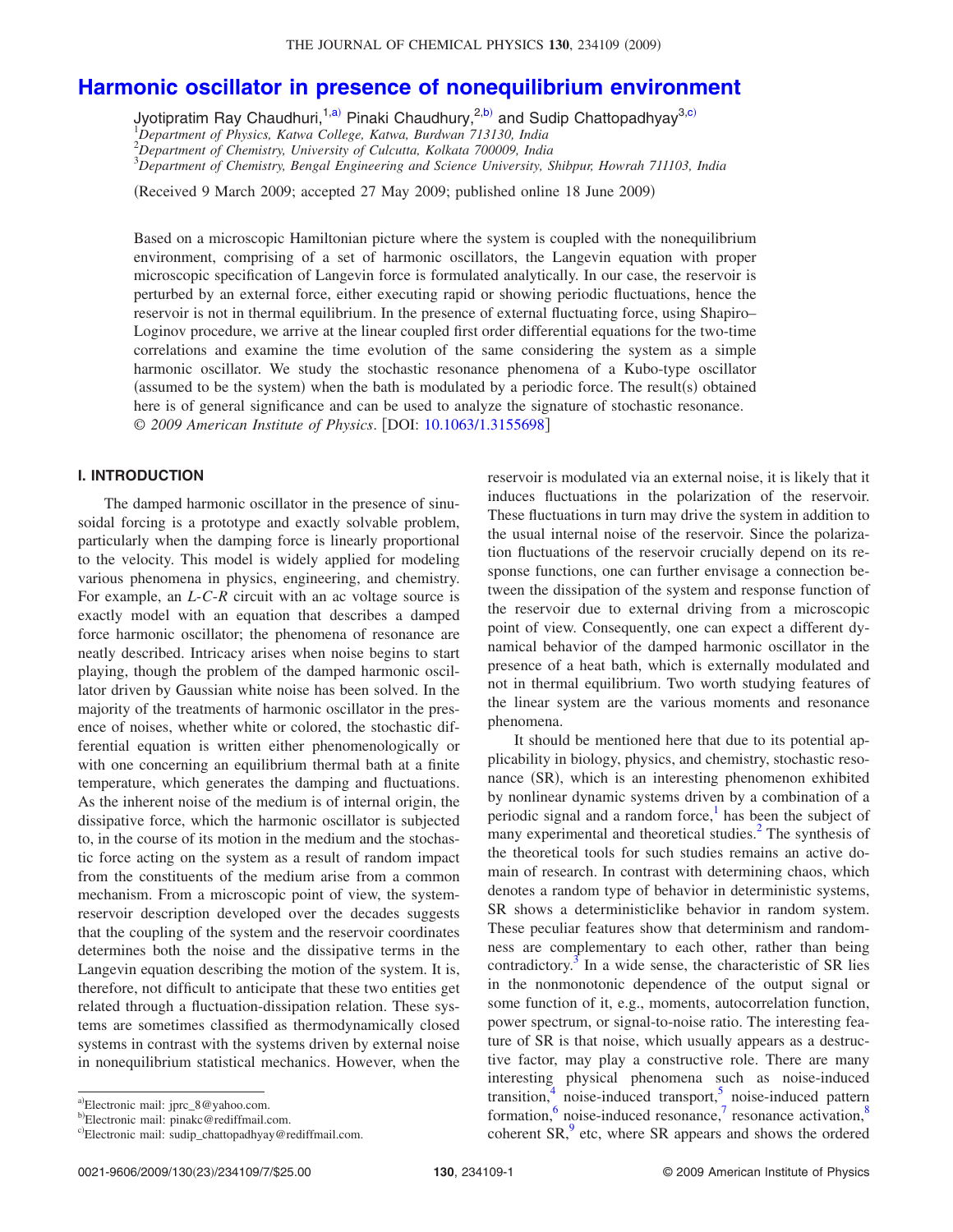role of noise. It first seemed that all the three ingredients, such as nonlinearity, periodicity, and random forcing, are required for the onset of SR. However, later it became clear that SR may appear in the absence of force $10$  and periodic forcing<sup>11</sup> even in a linear system.<sup>12,13</sup>

In our present study, we consider a system which is coupled to a nonequilibrium heat bath owing to its being driven by an external random force. Actually, we considered the externally driven Langevin dynamics of a microscopic Hamiltonian system to study the various moments and associated phenomena. The treatment has been extended to the study of SR in a linear system: Kubo oscillator. In our development, the Kubo oscillator (harmonic oscillator with random frequency) is coupled with a bath, which is externally modulated via sinusoidal force. At this point, we want to mention that the analysis of SR in linear systems was previously restricted to an overdamped oscillator with color multiplicative noise. $14-17$  There are few examples of the analysis of SR in an underdamped oscillator either related to additive noise<sup>17</sup> or involving no external field.<sup>18</sup> In our study of SR, color noise appears multiplicatively apart from an additive internal noise.

#### **II. THEORETICAL MODEL**

In our present development we consider the system is to be coupled to a harmonic heat bath with characteristic frequency set  $\{\omega_j\}$ . At this point it is pertinent to mention the fact that the system-bath coupling is usually nonlinear in nature. Initially at  $t=0$ , the bath is in thermal equilibrium at temperature *T*. Later on, at  $t = 0_+$ , an external noise agency is switched on, which starts modulating the bath. The Hamiltonian for the composite system can be written as

$$
H = H_S + H_B + H_{SB} + H_{int} = \frac{p^2}{2} + V(x)
$$
  
+ 
$$
\sum_{j=1}^{N} \left\{ \frac{p_j}{2} + \frac{1}{2} \omega_j^2 (q_j - c_j f(x_j))^2 \right\} + H_{int}.
$$
 (1)

In Eq. (1),  $q_j$  and  $p_j$  are bath variables,  $c_j$  is the coupling constant, and  $f(x)$  is some smooth well-behaved function of the system variable.  $H_{int}$  takes care of the interaction between the bath and the external fluctuation  $\epsilon(t)$ ,

$$
H_{\text{int}} = \sum_{k=1}^{N} \kappa_j q_j \epsilon(t),
$$
\n(2)

with  $\kappa_j$  being the strength of the interaction. The external noise  $\epsilon(t)$  is considered to be stationary, Gaussian with the statistical properties,

$$
\langle \epsilon(t) \rangle = 0; \quad \langle \epsilon(t) \epsilon(t') \rangle = 2D\psi(t - t'), \tag{3}
$$

where *D* is the strength of the external noise and  $\psi$  is some decaying memory kernel.  $\langle \cdots \rangle_e$  implies averaging over each realization of  $\epsilon(t)$ . In what follows, for the sake of simplicity, we shall assume the linear system-bath coupling [i.e.,  $f(x)$  $=x$ . Now eliminating the bath degrees of freedom in the usual way, we get the Langevin equation for the system particle,

 $\dot{x} = v$ ,

(4)  

$$
\dot{v} = -V'(x) - \int_0^t dt' \gamma(t'-t)v(t') + f(t) + \pi(t),
$$

where the memory kernel  $\gamma(t)$  and the Langevin force term  $f(t)$  are given, respectively, by the following expressions:

$$
\gamma(t) = \sum_{j=1}^{N} c_j \omega_j^2 \cos(\omega_j t)
$$
 (5)

and

$$
f(t) = \sum_{j=1}^{N} c_j \omega_j^2 \left\{ \left[ x_j(0) - c_j x(0) \right] \cos(\omega_j t) + \frac{v_j(0)}{\omega_j} \sin(\omega_j t) \right\}.
$$
\n
$$
(6)
$$

In Eq.  $(4)$ ,  $\pi(t)$  is the fluctuating force generated due to the external stochastic force of the bath,  $\epsilon(t)$ , and is given by

$$
\pi(t) = \int_0^t dt' \varphi(t'-t) \epsilon(t'), \qquad (7)
$$

with

$$
\varphi(t) = \sum_{j=1}^{N} c_j \omega_j \kappa_j \sin(\omega_j t). \tag{8}
$$

The form of Eq.  $(4)$  reveals that the system is driven by two fluctuating forces,  $f(t)$  and  $\pi(t)$ .  $\pi(t)$  is a dressed noise originating due to the bath modulation by external noise  $\varepsilon(t)$ and  $f(t)$  is the thermal noise due to system-bath coupling. To define the statistical properties of  $f(t)$ , we assume that the initial distribution is such that the bath is equilibrated at *t*=0 in the presence of the system but in the absence of the external noise  $\epsilon(t)$  such that

$$
\langle f(t) \rangle = 0,
$$
  

$$
\langle f(t)f(t') \rangle = k_B T \gamma (t - t'),
$$
 (9)

where is the Boltzmann constant, *T* is the equilibrium temperature, and  $\langle \cdots \rangle$  implies the usual average over the initial distribution, which is assumed to be a canonical distribution of Gaussian form,

$$
P = N \exp \left\{ -\frac{v_j^2(0) + \omega_j^2 (x_j(0) - c_j x(0))^2}{2k_B T} \right\},\,
$$

where *N* is the normalization constant. Now at  $t=0_+$ , the external noise agency is switched on to modulate the bath. Here, we define an effective Gaussian noise  $\xi(t) = f(t) + \pi(t)$ , the statistical properties of which can be described by

$$
\langle\langle \xi(t) \rangle\rangle = 0, \qquad (10)
$$
  

$$
\langle\langle \xi(t) \xi(t') \rangle\rangle = k_B T \gamma(t - t') + 2D_{\epsilon} \int_0^t dt'' \int_0^{t'} dt'''
$$
  

$$
\times \varphi(t - t'') \varphi(t - t''') \psi(t'' - t''').
$$

In Eq. (10)  $\langle \langle \cdots \rangle \rangle$  means that we have taken two averagings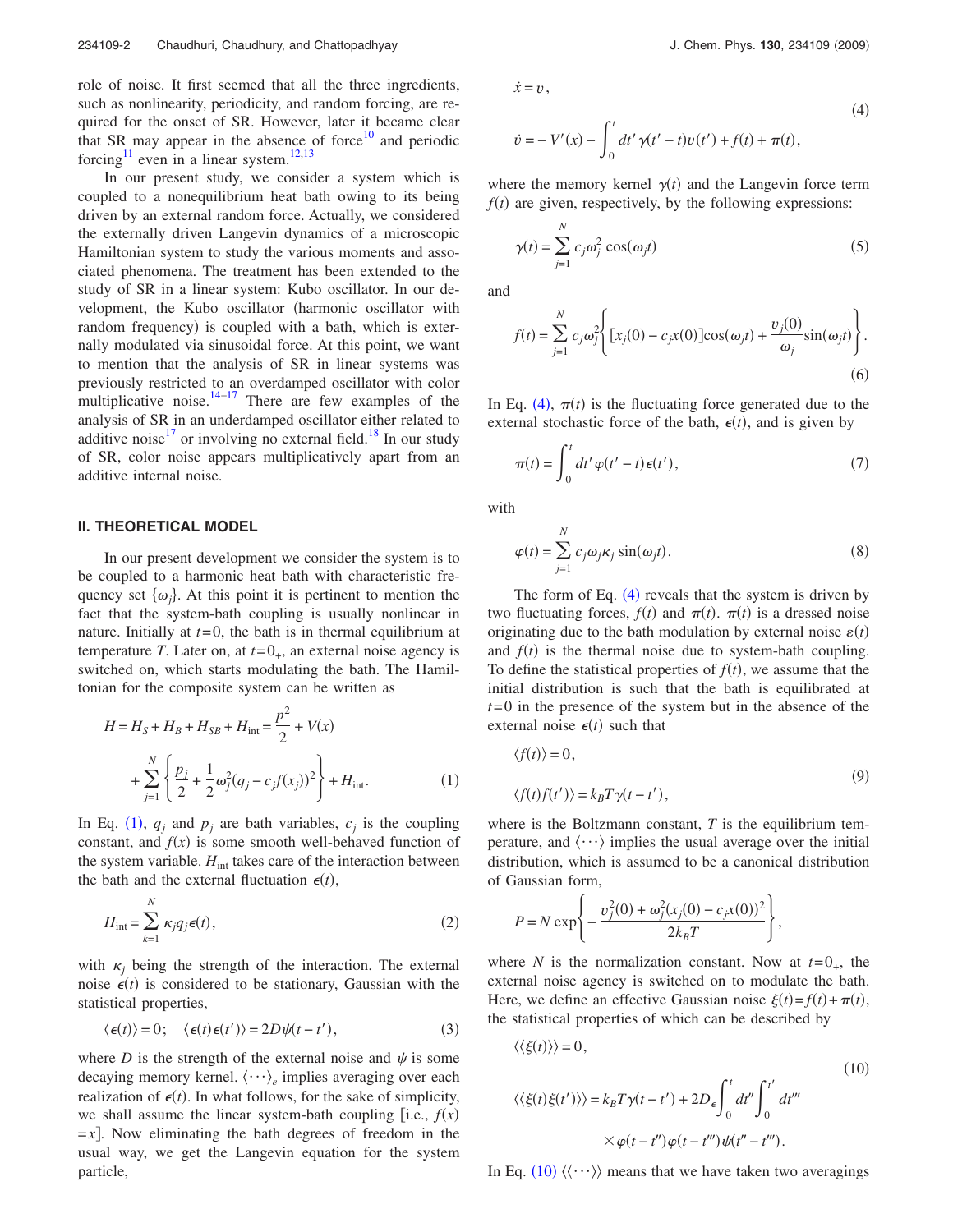independently, an average over the initial distribution of bath variables and another one average over each realization of  $\varepsilon(t)$ . It is important to note that Eq. (10) is not a fluctuationdissipation relation due to the appearance of external noise intensity, rather it serves as a thermodynamic consistency relation.

To obtain a finite result in the continuum limit, i.e., for  $N \rightarrow \infty$ , the coupling functions  $c_i = c(\omega)$  and  $\kappa_i = \kappa(\omega)$  are chosen as  $c(\omega) = c_0/\omega \sqrt{\tau_c}$  and  $\kappa(\omega) = \kappa_0 \omega \sqrt{\tau_c}$ . Consequently,  $\gamma(t)$ and  $\varphi(t)$  reduce to

$$
\gamma(t) = \frac{c_0^2}{\tau_c} \int d\omega \rho(\omega) \cos(\omega t)
$$
 (11)

and

$$
\varphi(t) = c_0 \kappa_0 \int d\omega \rho(\omega) \sin(\omega t), \qquad (12)
$$

where  $c_0$  and  $\kappa_0$  are constants and  $\tau_c$  is the correlation time of the heat bath.  $\rho(\omega)$  is the density of modes of the heat bath, which is assumed to be Lorentzian,

$$
\rho(\omega) = \frac{2\tau_c}{\pi (1 + \omega^2 \tau_c^2)}.
$$
\n(13)

For  $\tau_c \rightarrow 0$  we obtain a  $\delta$ -correlated noise process. The above assumption resembles broadly the behavior of the hydrodynamical modes in a microscopic system and is frequently used by the chemical physics community.<sup>19–21</sup> With these forms of  $\rho(\omega)$ ,  $c(\omega)$ , and  $\kappa(\omega)$ , we have the expressions for  $\varphi(t)$  and  $\gamma(t)$ , respectively, as

$$
\varphi(t) = \frac{c_0 \kappa_0}{\tau_c} \exp\left(-\frac{|t|}{\tau_c}\right),
$$

$$
\gamma(t) = \frac{c_0^2}{\tau_c} \exp\left(-\frac{|t|}{\tau_c}\right).
$$

If we assume that  $\epsilon$  is a  $\delta$ -correlated noise, i.e.,  $\langle \epsilon(t) \epsilon(t') \rangle$  $=2D_{\varepsilon}\delta(t-t')$ , then the correlation function of  $\pi(t)$  is given by

$$
\langle \pi(t)\pi(t')\rangle = \frac{D_e c_0^2 \kappa_0^2}{\tau_c} \exp\biggl(-\frac{|(t-t')|}{\tau_c}\biggr),\tag{14}
$$

where we neglected the transient terms  $(t, t' > \tau_c)$ . This equation shows how the heat bath dresses the external noise. Although the external noise is a  $\delta$ -correlated one, the system encounters it as an exponentially correlated noise with the same correlation time as that of the internal noise but with a strength that depends on the coupling term  $\kappa_0$  and the external noise strength  $D_{\varepsilon}$ . On the other hand, if the external noise follows the Ornstein–Uhlenbeck process,

$$
\langle \epsilon(t) \epsilon(t') \rangle = \frac{D_{\epsilon}}{\tau_{\epsilon}} \exp\left(-\frac{|(t-t')|}{\tau_{\epsilon}}\right),\,
$$

the correlation function of  $\pi(t)$  is found to be

$$
\langle \pi(t)\pi(t')\rangle_e = \frac{D_e c_0^2 \kappa_0^2}{(\tau_\epsilon/\tau_c)^2 - 1} (\tau_\epsilon/\tau_c)
$$

$$
\times \left\{ \frac{1}{\tau_c} \exp\left(-\frac{|(t-t')|}{\tau_\epsilon}\right) - \frac{1}{\tau_\epsilon} \exp\left(-\frac{|(t-t')|}{\tau_c}\right) \right\},\tag{15}
$$

where we again neglected the transient terms. The dressed noise  $\pi(t)$  now has a more complicated form of the correlation function with two correlation terms  $\tau_c$  and  $\tau_{\epsilon}$ . If the external noise correlation time is much larger than that of the internal noise ( $\tau_{\epsilon} \gg \tau_c$ ), which is a much more realistic physical situation, the dressed noise is dominated by the external noise and one may obtain from Eq.  $(15)$ 

$$
\langle \pi(t)\pi(t')\rangle_e = \frac{D_e c_0^2 \kappa_0^2}{\tau_\epsilon} \exp\biggl(-\frac{|(t-t')|}{\tau_\epsilon}\biggr). \tag{16}
$$

On the other hand, when the external noise correlation time is smaller that the internal one, we recover Eq.  $(14)$ . In what follows, we shall focus on the situation when  $(\tau_{\epsilon} \gg \tau_c)$ . Thus, in terms of the effective noise  $\xi(t)$ , the Langevin Eq. (4) can be written as

$$
\dot{x} = v, \qquad (17)
$$
\n
$$
\dot{v} = -V'(x) - \int_0^t dt' \gamma(t' - t)v(t') + \xi(t),
$$

which reduces to

$$
\begin{aligned} \dot{x} &= v, \\ \dot{v} &= -V'(x) - \gamma v + \xi(t), \end{aligned} \tag{18}
$$

where we assumed that the internal noise  $f(t)$  is  $\delta$ -correlated and the internal dissipation is Markovian so that

$$
\gamma(t) = 2c_0^2 \delta(t - t') = 2\gamma \delta(t - t'),
$$
  

$$
\langle f(t) \rangle = 0,
$$
  

$$
\langle f(t)f(t') \rangle = 2\gamma k_B T \delta(t - t'),
$$

with  $\gamma = c_0^2$ . The effective noise  $\xi(t)$  thus follows the statistical properties

$$
\langle \langle \xi(t) \rangle \rangle = 0, \qquad (19)
$$

$$
\langle \langle \xi(t) \xi(t') \rangle \rangle = \frac{D_R}{\tau_R} \exp\left(-\frac{|(t-t')|}{\tau_R}\right), \qquad (19)
$$

where

$$
D_R = \gamma (k_B T + D_{\epsilon} \kappa_0^2),
$$
  
\n
$$
\tau_R = \frac{D_{\epsilon}}{D_R} \gamma \kappa_0^2 \tau_c,
$$
\n(20)

with  $D_R$  and  $\tau_R$  being the strength and correlation time of the effective noise  $\xi(t)$ , respectively.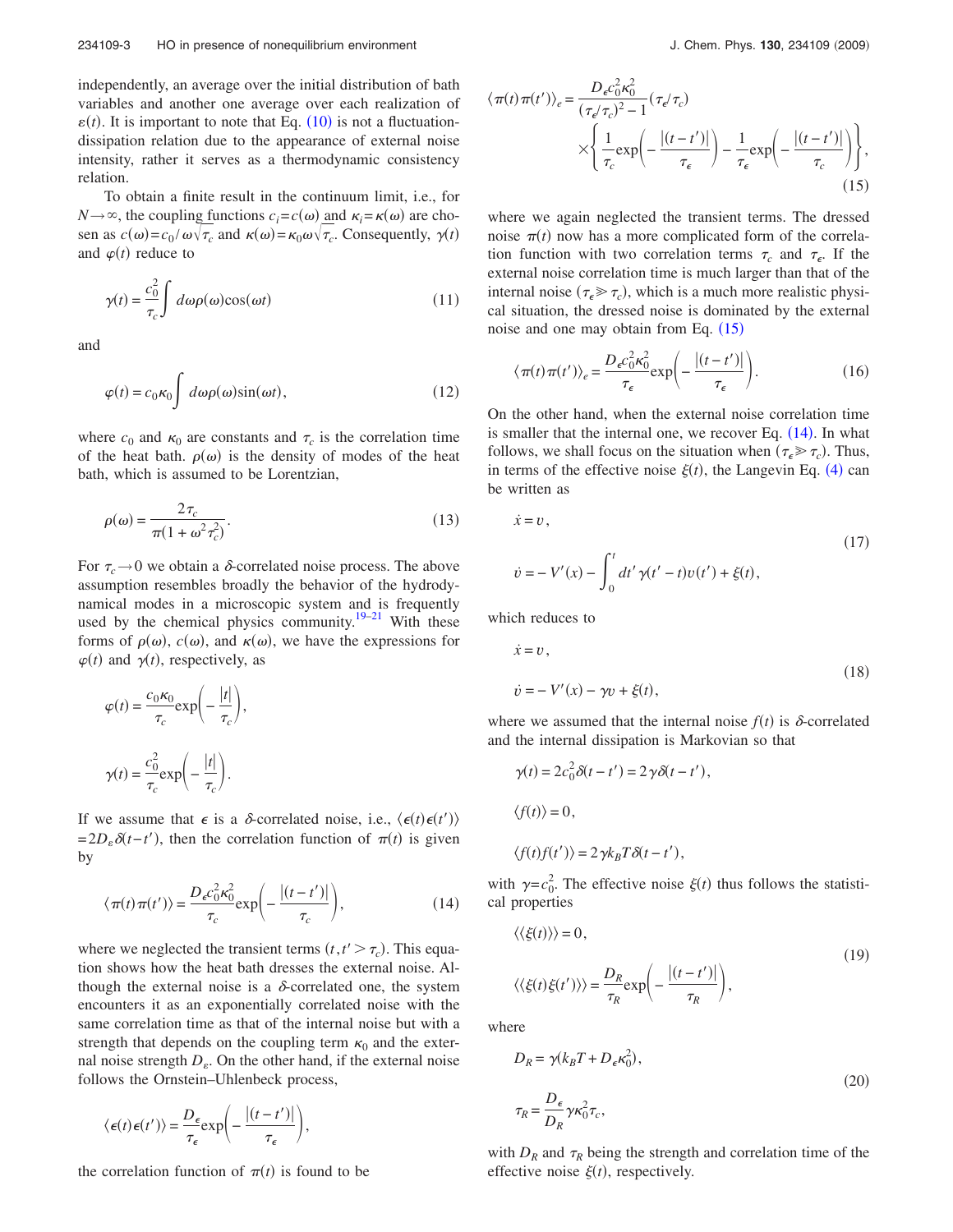### **III. HARMONIC OSCILLATOR AND ITS MOMENTS**

We now consider that our system is an underdamped linear oscillator of unit mass with constant frequency  $\omega$ . Then the equation of motion, Eq.  $(18)$ , reduces to

$$
\frac{d^2x}{dt^2} + \gamma \frac{dx}{dt} + \omega^2 x = \xi(t).
$$
 (21)

Since  $dx^2/dt = 2xv$  and  $(d/dt^2)v^2(t) = 2v(dv/dt)$ , one can write after averaging over each realization of  $\xi(t)$  that

$$
\frac{d}{dt}\langle\langle x^2(t)\rangle\rangle = 2\langle\langle x(t)v(t)\rangle\rangle
$$
\n(22)

and

$$
\frac{d}{dt}\langle \langle v^2(t) \rangle \rangle = -2\omega^2 \langle \langle x(t)v(t) \rangle \rangle - 2\gamma \langle \langle v^2(t) \rangle \rangle
$$
  
+ 2\langle \langle \xi(t)v(t) \rangle \rangle. (23)

We have to calculate the two correlations  $\langle\langle x(t)v(t)\rangle\rangle$  and  $\langle \langle \xi(t)v(t) \rangle \rangle$  separately. By the Shapiro–Loginov procedure<sup>22</sup> [for exponentially correlated noise  $\xi(t)$ ] we have

$$
\frac{d}{dt}\langle\langle\xi(t)g[\xi(t)]\rangle\rangle = \langle\langle \xi(t)\frac{dg}{dt}\rangle\rangle - \lambda\langle\langle\xi(t)g[\xi(t)]\rangle\rangle,\tag{24}
$$

where  $g[\xi(t)]$  is some functional of  $\xi(t)$ . In the present case, the exponential correlator is given by Eq. (19) with  $\sigma$  $= D_R / \tau_R$ ;  $\lambda = 1 / \tau_R$ . In the limiting case,  $\sigma \rightarrow \infty$  and  $\lambda \rightarrow \infty$ , with  $\sigma/\lambda$  remaining equal to the correlation  $D_R$ ; Eq. (19) reduces to

$$
\langle \langle \xi(t)\xi(t') \rangle \rangle = 2D_R \delta(t - t'). \tag{25}
$$

Now using Eq.  $(24)$  we get from Eqs.  $(22)$  and  $(23)$ 

$$
\frac{d}{dt}\langle\langle\xi(t)x(t)\rangle\rangle = \langle\langle\xi(t)v(t)\rangle\rangle - \lambda\langle\langle\xi(t)x(t)\rangle\rangle,
$$
\n
$$
\frac{d}{dt}\langle\langle\xi(t)v(t)\rangle\rangle = -(\gamma + \lambda)\langle\langle\xi(t)v(t)\rangle\rangle - \omega^2\langle\langle\xi(t)x(t)\rangle\rangle + \sigma,
$$
\n(26)

$$
\frac{d}{dt}\langle\langle v(t)x(t)\rangle\rangle = \langle\langle v^2(t)\rangle\rangle - \omega^2 \langle\langle x^2(t)\rangle\rangle - \gamma \langle\langle v(t)x(t)\rangle\rangle
$$

$$
+ \langle\langle \xi(t)x(t)\rangle\rangle.
$$

Thus, the second moments (the position-position correlation function) can be determined from the following sets of closed linear first order differential equations:



FIG. 1. Variation of position-position correlation function,  $\langle x(0)x(t) \rangle$ , as a function of *t* for various  $\omega[\gamma=1, \lambda=10, \sigma=0.1].$ 

$$
\frac{d}{dt}\langle\langle x(t)x(0)\rangle\rangle = \langle\langle x(0)v(t)\rangle\rangle,
$$
\n
$$
\frac{d}{dt}\langle\langle v(t)x(0)\rangle\rangle = -\omega^2 \langle\langle x(t)x(0)\rangle\rangle - \gamma \langle v(t)x(0)\rangle\rangle
$$
\n
$$
+ \langle\langle \xi(t)x(0)\rangle\rangle, \qquad (27)
$$

$$
\frac{d}{dt}\langle\langle \xi(t)x(0)\rangle\rangle = -\lambda \langle\langle \xi(t)x(0)\rangle\rangle,
$$

and along the same line of calculation, the velocity-velocity correlation functions can be obtained from the following sets of coupled equations:

$$
\frac{d}{dt}\langle\langle v(t)v(0)\rangle\rangle = -\omega^2 \langle\langle x(t)v(0)\rangle\rangle - \lambda \langle\langle v(t)v(0)\rangle\rangle
$$

$$
+\langle\langle \xi(t)v(0)\rangle\rangle,
$$

$$
\frac{d}{dt}\langle\langle x(t)v(0)\rangle\rangle = \langle\langle v(t)v(0)\rangle\rangle, \qquad (28)
$$

$$
\frac{d}{dt}\langle\langle \xi(t)v(0)\rangle\rangle = -\lambda \langle\langle \xi(t)v(0)\rangle\rangle.
$$

In Figs. 1 and 2 we study time development of positionposition and velocity-velocity two-time correlation functions for various  $\omega$  with the initial conditions  $\langle \langle x^2(0) \rangle \rangle = k_B T / 2 \omega^2$ ,  $\langle \langle p^2(0) \rangle \rangle = k_B T/2$ , and  $\langle \langle x(0) v(0) \rangle \rangle = 0$ , where classical equipartition theorem has been invoked and  $\langle \langle \xi(t)x(0) \rangle \rangle = 0$  $=\langle \langle \xi(t)v(0) \rangle \rangle$ . In both cases the two-time correlation functions go to zero after passing through a minimum.

# **IV. KUBO OSCILLATOR AND STOCHASTIC RESONANCE**

We now consider the bath to be driven by an oscillatory periodic force instead of external random noise,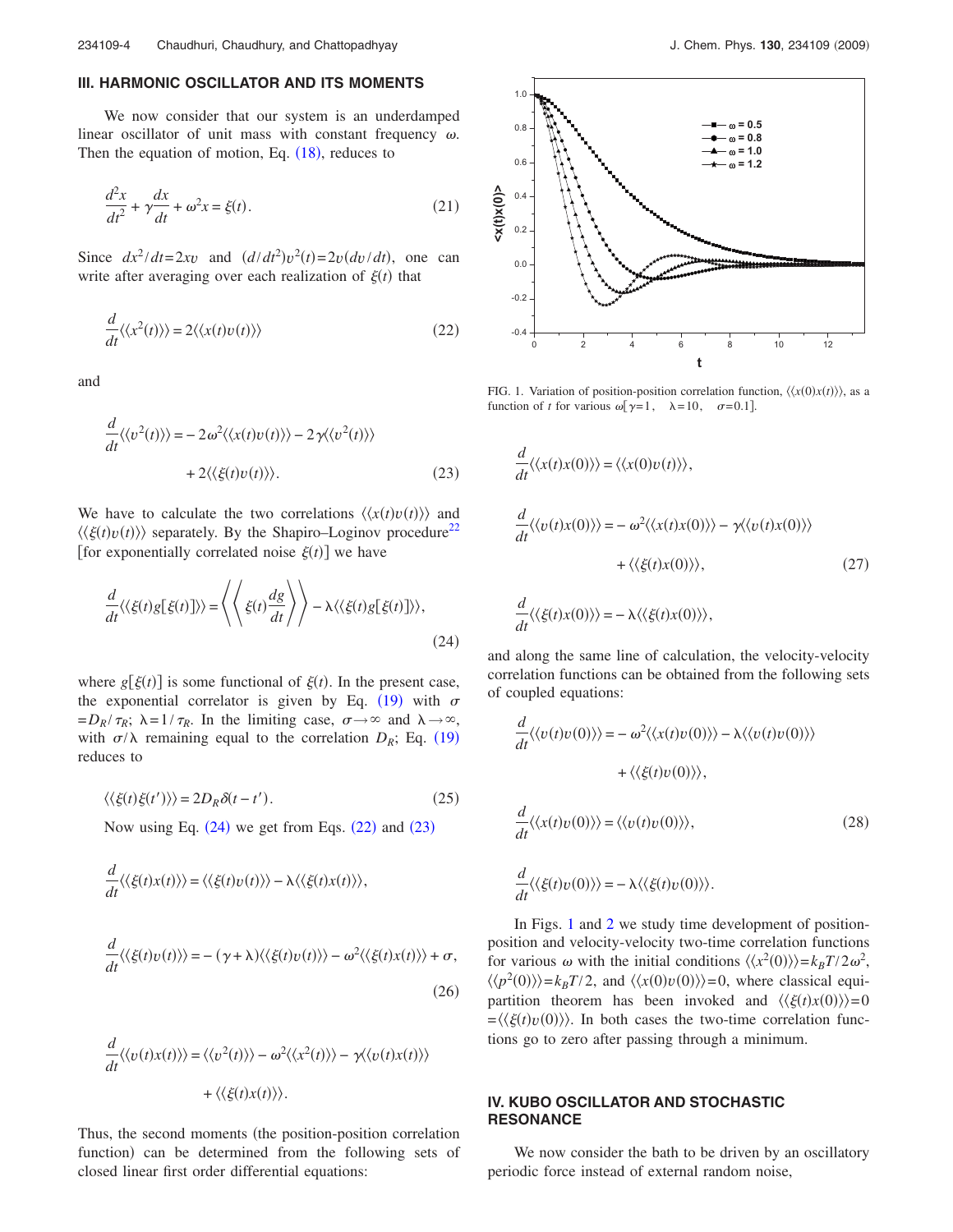

FIG. 2. Variation of velocity-velocity correlation function,  $\langle v(0)v(t) \rangle$ , as a function of *t* for various  $\omega[\gamma=1, \lambda=10, \sigma=0.1].$ 

$$
H_{\rm int} = \sum_j \kappa_j x_j \sin \Omega t,
$$

and obtain the equation of motion as

$$
\dot{x} = v,
$$
  
\n
$$
\dot{v} = -v\gamma - V'(x) + f(t) + c_0\kappa_0 \sin(\omega t).
$$
\n(29)

At this point to study the interplay between multiplicative and additive noise in the phenomena of SR, let us consider our system to be a Kubo oscillator. Since its introduction by Anderson<sup>23</sup> and Kubo<sup>24</sup> in the context of the line-shape theory, stochastic approaches of which have found wide application in condensed-phase spectroscopy, $^{23,24}$  ranging from magnetic resonance spectroscopy, nonlinear spectroscopy,<sup>25</sup> to single molecule spectroscopy.<sup>26</sup> The stochastic line-shape theory of Kubo and Anderson<sup>26</sup> is based on the equation of motion for the transition dipole,  $23,24$ 

$$
\frac{d\mu(t)}{dt} = i\omega(t)\mu(t),
$$

where  $\omega(t)$  is the stochastic frequency of the oscillator. The Kubo and Anderson approach is based on the Markovian assumption. However, single molecule studies $27,28$  revealed that in some cases the underlying dynamics in the condensed-phase is highly non-Markovian in nature.<sup>29,30</sup>

In the present development, our system is a forced, underdamped linear oscillator with random frequency,

$$
\frac{d^2x}{dt^2} + \gamma \frac{dx}{dt} + [\omega^2 + \eta(t)]x = f(t) + c_0 \kappa_0 \sin(\Omega t),\tag{30}
$$

where the random force  $\eta(t)$  is uncorrelated with the internal noise  $f(t)$  and has the following statistical properties:

$$
\langle \eta(t) \rangle = 0; \langle \eta(t) \eta(t') \rangle = \sigma \exp[-\lambda |t - t'|].
$$
\n(31)

One can easily obtain, by using the Shapiro–Loginov theorem, as is done in the earlier case, that the average of position  $\langle x(t) \rangle$  satisfies the following fourth order differential

$$
\begin{split} &\left\{\frac{d^4}{dt^4} + 2(\lambda + \gamma)\frac{d^3}{dt^3} + (2\omega^2 + \lambda^2 + 3\lambda\gamma + \gamma^2)\frac{d^2}{dt^2} + \left[2\omega^2(\lambda + \gamma) + \gamma(\lambda + \gamma)\lambda\right]\frac{d}{dt} + \left[\omega^2(\omega^2 + \lambda^2 + \lambda\gamma) - \sigma\right]\right\} \langle\langle x(t) \rangle\rangle \\ &= (\omega^2 + \lambda^2 + \lambda\gamma - \Omega^2)c_0\kappa_0\cos(\Omega t). \end{split} \tag{32}
$$

We seek a solution of the form

$$
\langle \langle x(t) \rangle \rangle = \langle \langle x \rangle \rangle_0 + \langle \langle x \rangle \rangle_{\Omega},\tag{33}
$$

where the output signal  $\langle\langle x \rangle\rangle_{\Omega}$  is induced by the external field  $\sin(\Omega t)$  and  $\langle\langle x\rangle\rangle_0$  is defined by the internal dynamics. For the purpose of discussion, we ignore the transient terms for fast fluctuations. Let us write the solution  $\langle\langle x \rangle\rangle_{\Omega}$  in the form

$$
\langle \langle x \rangle \rangle_{\Omega} = A \sin(\Omega t + \varphi). \tag{34}
$$

Then one can easily find that

$$
A = \left[ \frac{\alpha_1^2 + \alpha_2^2}{\alpha_3^2 + \alpha_4^2} \right]^{1/2} \tag{35}
$$

$$
\varphi = \tan^{-1} \left[ \frac{\alpha_1 \alpha_3 + \alpha_2 \alpha_4}{\alpha_1 \alpha_4 - \alpha_2 \alpha_3} \right],
$$
\n(36)

where  $c_0^2 = \gamma$  and

 $\alpha_1 = (2\lambda + \gamma)c_0\kappa_0\Omega,$ 

$$
\alpha_2 = (\Omega^2 - \omega^2 - \lambda^2 - \lambda \gamma)c_0 \kappa_0,
$$
\n
$$
\alpha_3 = (\Omega^2 - \omega^2)(\Omega^2 - \omega^2 - \lambda^2) - \sigma - (3\lambda \gamma + \gamma^2) + \lambda \gamma \omega^2,
$$
\n(37)

 $\alpha_4 = \Omega(\lambda + \gamma)[2(\Omega^2 - \omega^2) + \gamma \lambda].$ 

Prior to further analysis, let us consider the limiting case of white Gaussian noise, which, according to Eq.  $(31)$ , corresponds to  $\sigma \rightarrow \infty$  and  $\lambda \rightarrow \infty$ , with a constant ratio  $\sigma/\lambda$ . Then, in the absence of friction, Eq.  $(30)$  reduces to

and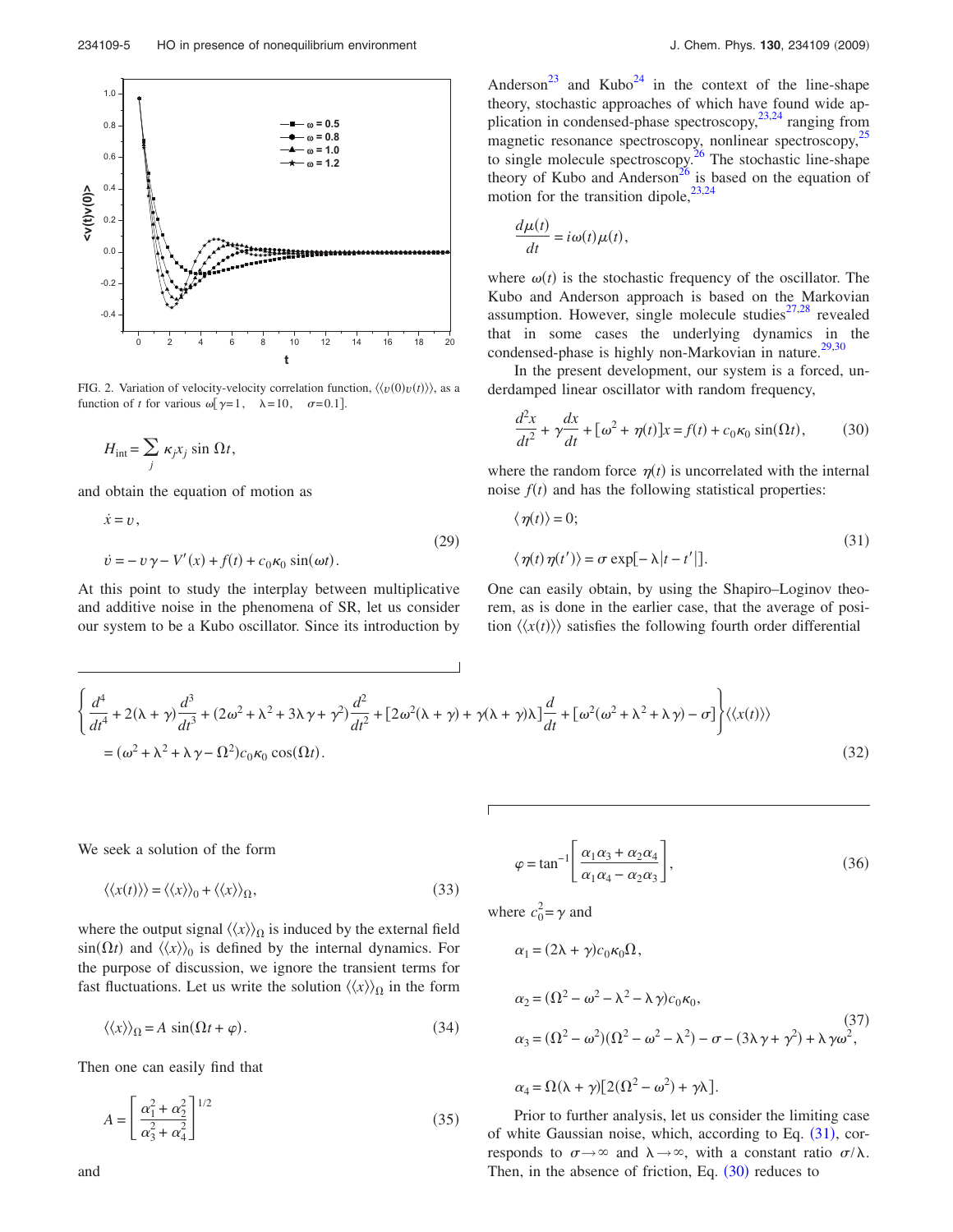

FIG. 3. Plot of *A* as a function of  $\lambda$  for various  $\gamma$  (all other parameters are set to be unity).

$$
\frac{d^2x}{dt^2} + \omega^2 x + \eta(t)x = f(t),
$$

as  $\gamma = c_0^2 = 0$ . Consequently,  $\langle x(t) \rangle$  satisfies the equation of motion as that of simple harmonic oscillator. Interestingly, friction arises due to system-bath interaction and in the absence of internal friction, the system does not feel the external periodic forcing. On the other hand, in presence of internal damping, the average of  $x(t)$  satisfies the equation

$$
\frac{d^2\langle\langle x\rangle\rangle}{dt^2} + \omega^2\langle\langle x\rangle\rangle + \gamma \frac{d\langle\langle x\rangle\rangle}{dt} = c_0\kappa_0 \sin(\Omega t),
$$

which is valid for  $\delta$ -correlated white noise. The above equation is the equation of motion for a damped forced harmonic oscillator from which one can easily evaluate the time development of mean position. Complications arise when the multiplicative noise ceases to be white  $\delta$ -correlated. For colored noise, exponentially correlated noise in our case the output signal shows nonmonotonic dependence on the noise strength  $\sigma$  and the correlation rate  $\lambda$ , which is the signature of SR. In Fig. 3, we show the dependence of the amplitude  $(A = c_0 \kappa_0)$  of the output signal on  $\lambda$  for a fixed frequency  $(\Omega = 0.4)$  of the output signal with various  $\gamma$ . Indeed the amplitude of the output signal *A* reaches a maximum, which clearly demonstrates the nonmonotonic dependence of *A* on  $\lambda$ , which is the signature of SR. In Fig. 4, we plot the amplitude of output signal A as a function of  $\lambda$  for different values of frequency,  $\Omega$  of the output signal, and also observe SR phenomena. It is pertinent to mention here that the system (the Kubo oscillator) is under the action of two forces, one is random force  $f(t)$  and the other is periodic driving of the heat bath. This periodic driving is very interestingly manifested through the resonance behavior of the amplitude of the output signal. This resonance behavior of output amplitude would be present if, instead of the bath, the system would have been driven directly by external periodic forcing.



FIG. 4. Plot of *A* as a function of  $\lambda$  for various  $\omega$  (all other parameters are set to be unity).

The observation of SR closest to ours is that by Gitterman.<sup>31</sup> Incidentally, Gitterman<sup>31</sup> studied the SR phenomena where he observed that the output signal *A* of an underdamped linear oscillator with a random frequency subjected to a periodic force, which shows nonmonotonic dependence on the strength of the rate of underlying colored noise. Thus, it is instructive to present a comparison of the output signal A with the variation of  $\lambda$  with that of observations made by Gitterman using same values of various parameters as those used in our numerical implementation. We numerically observed that the SR phenomena of Gitterman is identical to ours using same parameter sets as that used in this paper. Actually, the results of the  $A$  versus  $\lambda$  for Gitterman and ours are superimposed on one another over the entire range of  $\lambda$  (see Fig. 5). This is due to the fact that the phenomenological equation of Gitterman, Eq. (1) in Ref. 31, and our microscopically originated equation, Eq. (30), possess the same structure after averaging over internal noise,  $f(t)$ . Here, it is important to recall the fact that the internal noise  $f(t)$  emerges due to the system-reservoir coupling. This internal noise is absent in the work of Gitterman.



FIG. 5. Plot of *A* as a function of  $\lambda$  for various  $\omega$  along with Gitterman's model.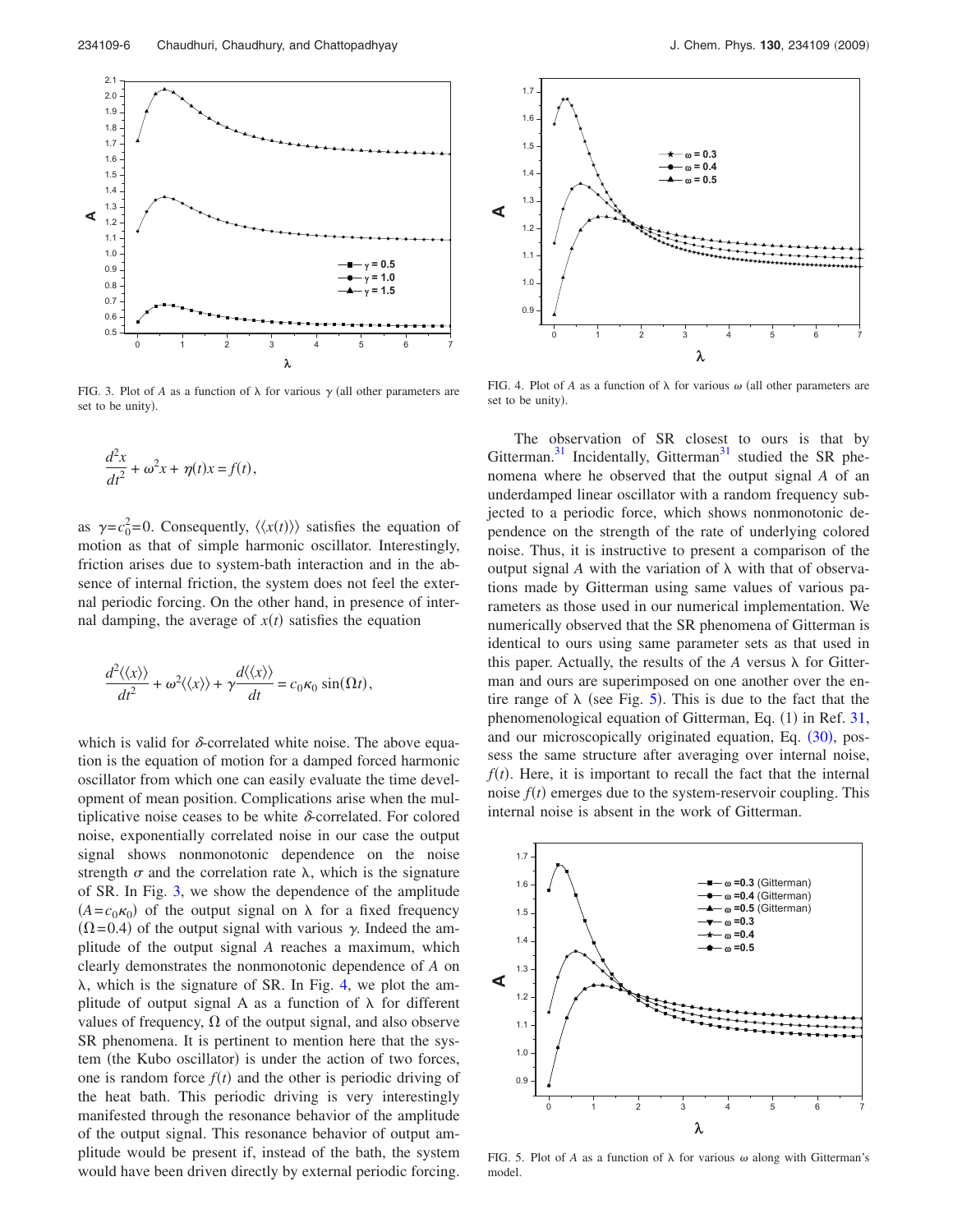#### **V. SUMMARIZING REMARKS**

In this paper we considered a microscopic Hamiltonian picture where the system is coupled with the environment, which is modeled by a set of harmonic oscillators. The reservoir is not kept in thermal equilibrium, instead it is perturbed by an external force, either rapidly fluctuating or periodically oscillating. We then obtain the Langevin equation with proper microscopic specification of Langevin force. Then, for the case of external fluctuating force, we consider that the system is a simple harmonic oscillator and using the Shapiro–Loginov procedure we arrive at the linear coupled first order differential equations for two-time correlations and examine the time evolution of the same. Next, we consider a Kubo-type oscillator as our system and the bath modulating force to be periodic and study the SR phenomena. This reveals the important observation that SR can be exhibited by a linear system under appropriate condition and the Kubo oscillator coupled with a bath, which is periodically modulated by external driving, meets the requirements. We plan to explore investigations of the corresponding quantum approach in the near future.

## **ACKNOWLEDGMENTS**

The financial support from the CSIR [Grant No. 01(2257)/08/EMR-II] India is gratefully acknowledged. P.C. wishes to thank the University of Calcutta (Center for Research on Nano Science and Nano Technology) for a research grant [Conv/002/Nano RAC (2008)].

<sup>2</sup>L. Gammaitoni, P. Hanggi, P. Jung, and F. Marchesoni, Rev. Mod. Phys. **70**, 223 (1998).

- <sup>3</sup>M. Gitterman, Eur. J. Phys. **23**, 119 (2002).
- <sup>4</sup>W. Horsthemke and R. Lefever, *Noise-Induced Transitions* (Springer, Berlin, 1984).
- <sup>5</sup>P. Hänggi and R. Bartussek, Lect. Notes Phys. 476, 294 (1996).
- 6 J. M. R. Parrondo, C. Van der Broeck, J. Buceta, and F. J. de la Rubia, Physica A 224, 153 (1996).
- <sup>7</sup> P. Jung and P. Talkner, *Phys. Rev. E* 51, 2640 (1995).
- ${}^{8}$ M. Lucke and F. Schank, *Phys. Rev. Lett.* **54**, 1465 (1985).
- <sup>9</sup> J. E. Fletcher, S. Havlin, and G. H. Weiss, J. Stat. Phys. 51, 215 (1988).
- <sup>10</sup> A. Sinha, *Physica A* **270**, 204 (1999).
- <sup>11</sup> J. L. Cabrera, J. Corronogoitia, and F. J. Rubia, Phys. Rev. Lett. **82**, 2816  $(1999).$
- <sup>12</sup> A. Fulinski, *Phys. Rev. E* **52**, 4523 (1995).
- $^{13}$  V. Berdichevsky and M. Gitterman, EPL 36, 161 (1996).
- <sup>14</sup> A. V. Barzykin and K. Seki, EPL 40, 117 (1997).
- <sup>15</sup> V. Bezak, Czech. J. Phys. **48**, 529 (1998).
- <sup>16</sup> A. V. Barzykin, K. Seki, and F. Shibata, *Phys. Rev. E* 57, 6555 (1998).
- <sup>17</sup>L. Alfonsi, L. Gammaitoni, S. Santucci, and A. R. Bulsara, *Phys. Rev. E* 62, 299 (2000).
- <sup>18</sup> A. Fulinski and P. F. Gora, J. Stat. Phys. 101, 483 (2000).
- <sup>19</sup> S. Bhattacharya, P. Chaudhury, S. Chattopadhyay, and J. Ray Chaudhuri, Phys. Rev. E 78, 021123 (2008).
- <sup>20</sup> J. M. Bravo, R. M. Velasco, and J. M. Sancho, J. Math. Phys. **30**, 2023  $(1989).$
- <sup>21</sup> J. R. Chaudhuri, S. K. Banik, B. C. Bag, and D. S. Ray, Phys. Rev. E **63**, 061111 (2001); J. R. Chaudhuri, D. Barik, and S. K. Banik, *ibid.* 73, 051101 (2006); J. Ray Chaudhuri, S. Chattopadhyay, and S. K. Banik, *ibid.* **76**, 021125 (2007).
- $22$  Y. E. Shapiro and V. M. Loginov, *Physica A* **91**, 563 (1978).
- <sup>23</sup> P. W. Anderson, J. Phys. Soc. Jpn. 9, 316 (1954).
- <sup>24</sup> R. Kubo, J. Phys. Soc. Jpn. 9, 935 (1954).
- <sup>25</sup> S. Mukamel, *Principles of Nonlinear Spectroscopy* (Oxford University Press, Oxford, 1995).
- <sup>26</sup> Y. Jung, E. Barkai, and R. J. Silbey, Adv. Chem. Phys. **123**, 199 (2002).
- <sup>27</sup> W. E. Moerner and L. Kador, *Phys. Rev. Lett.* **62**, 2535 (1989).
- $^{28}$ M. Orrit and J. Bernard, *Phys. Rev. Lett.* **65**, 2716 (1990).
- <sup>29</sup> J. Wang and P. G. Wolynes, *Phys. Rev. Lett.* **74**, 4317 (1995).
- <sup>30</sup>G. Gangopadhyay and Y. Tanimura, Chem. Phys. Lett. 289, 97 (1998).
- $31$  M. Gitterman, *Phys. Rev. E* 67, 057103 (2003).

<sup>&</sup>lt;sup>1</sup> R. Benzi, S. Sutera, and A. Vulpiani, J. Phys. A 14, L453 (1981).